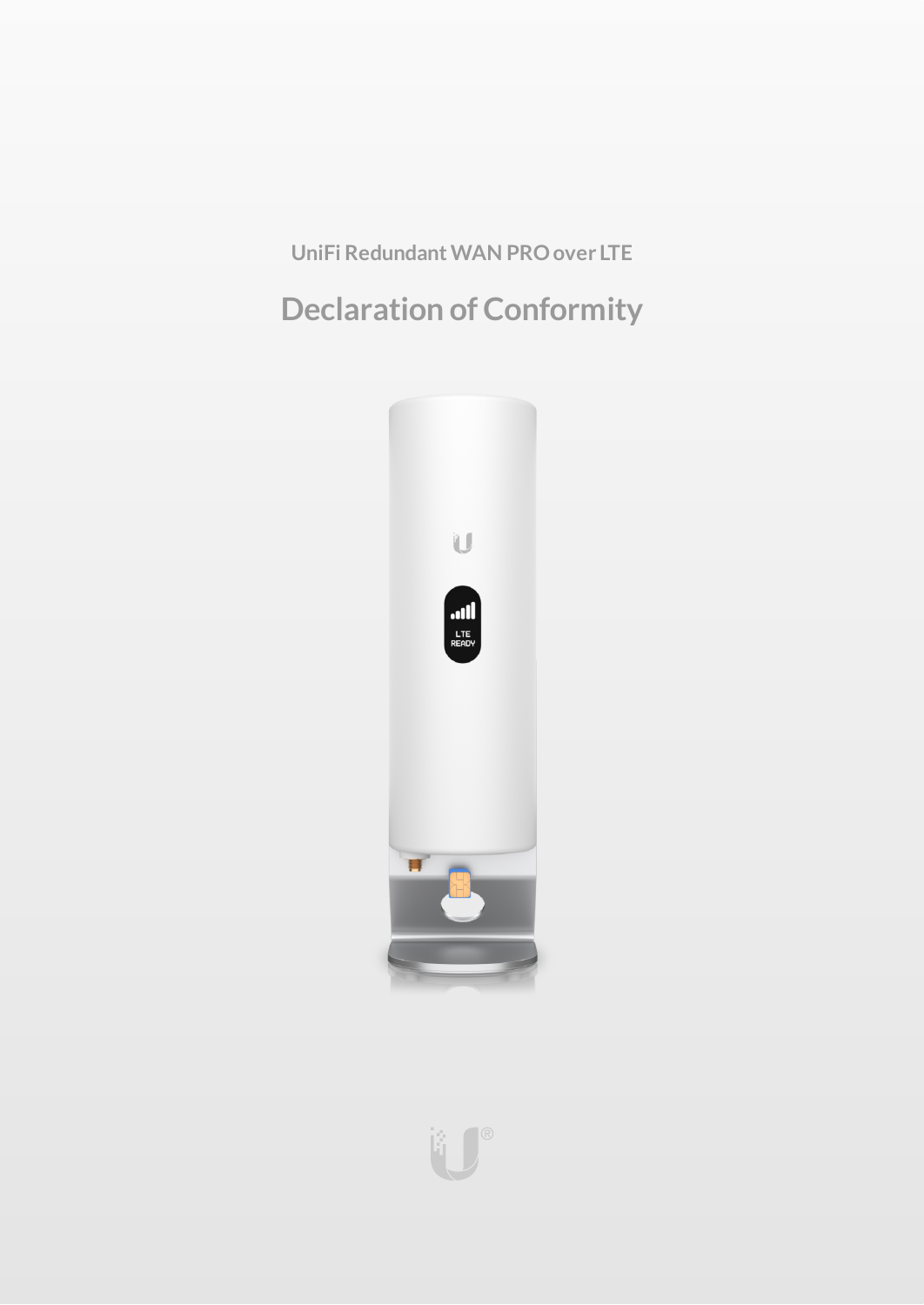# **EU DECLARATION OF CONFORMITY**

Ubiquiti Inc. 685 Third Avenue NewYork, NY 10017 USA

Hereby declares under our sole responsibility thatthe**UniFiRedundant WAN PRO over LTE**, model **U-LTE-Pro**, to which this declaration relates, is in conformancewith the provisions of Directives

- Radio 2014/53/EU Radio Equipment Directive (RED)
- EMC- 2014/30/EU Electromagnetic Compatibility Directive (EMCD)
- Safety 2014/35/EU Low Voltage Directive (LVD)

• HazardousMaterials - 2011/65/EU Restriction oftheUse ofCertain Hazardous Substances in Electrical and Electronic Equipment(RoHS) with amendment(EU) 2015/863; 1907/2006 Registration, Evaluation, Authorization and Restriction of Chemicals (REACH)

For additional REACH details, please refer to [ui.com/compliance](https://www.ui.com/compliance/)

| <b>Standards</b>                         | Description                                                                                                                                                                                                                                                                                                                                                                                                                                     |
|------------------------------------------|-------------------------------------------------------------------------------------------------------------------------------------------------------------------------------------------------------------------------------------------------------------------------------------------------------------------------------------------------------------------------------------------------------------------------------------------------|
| EN 55032:2015                            | Electromagnetic compatibility of multimedia equipment - Emission requirements                                                                                                                                                                                                                                                                                                                                                                   |
| EN 55035:2017                            | Electromagnetic compatibility of multimedia equipment - Immunity requirements                                                                                                                                                                                                                                                                                                                                                                   |
| EN 301 489-1 V2.2.3 (2019-11)            | Electromagnetic compatibility and Radio spectrum Matters (ERM); ElectroMagnetic<br>Compatibility (EMC) standard for radio equipment and services; Part 1: Common technical<br>requirements                                                                                                                                                                                                                                                      |
| EN 301 489-17 V3.2.4 (2020-09)           | Electromagnetic Compatibility (EMC) standard for radio equipment and services; Part 17:<br>Specific conditions for Broadband Data Transmission Systems; Harmonised Standard<br>covering the essential requirements of article 3.1(b) of Directive 2014/53/EU                                                                                                                                                                                    |
| EN 301 489-19 V2.1.1 (2019-04)           | Electromagnetic Compatibility (EMC) standard for radio equipment and services; Part 19:<br>Specific conditions for Receive Only Mobile Earth Stations (ROMES) operating in the 1,5<br>GHz band providing data communications and GNSS receivers operating in the RNSS band<br>(ROGNSS) providing positioning, navigation, and timing data; Harmonised Standard<br>covering the essential requirements of article 3.1(b) of Directive 2014/53/EU |
| Draft EN 301 489-52 V1.1.0 (2016-<br>11) | Electromagnetic Compatibility (EMC) standard for radio equipment and services; Part 52:<br>Specific conditions for Cellular Communication Mobile and portable (UE) radio and<br>ancillary equipment; Harmonised Standard covering the essential requirements of article<br>3.1(b) of Directive 2014/53/EU                                                                                                                                       |
| EN 300 328 v2.2.2 (2019-07)              | Wideband transmission systems; Data transmission equipment operating in the 2,4 GHz<br>ISM band and using wide band modulation techniques; Harmonised Standard covering the<br>essential requirements of article 3.2 of Directive 2014/53/EU                                                                                                                                                                                                    |
| EN 301 908-1 V13.1.1 (2019-11)           | IMT cellular networks; Harmonised Standard for access to radio spectrum; Part 1:<br>Introduction and common requirements                                                                                                                                                                                                                                                                                                                        |
| EN 301 511 V12.5.1 (2017-03)             | Global System for Mobile communications (GSM); Mobile Stations (MS) equipment;<br>Harmonised Standard covering the essential requirements of<br>article 3.2 of Directive 2014/53/EU                                                                                                                                                                                                                                                             |
| EN 303 413 V1.1.1 (2017-06)              | Satellite Earth Stations and Systems (SES); Global Navigation Satellite System (GNSS)<br>receivers; Radio equipment operating in the 1 164 MHz to 1 300 MHz and 1 559 MHz to 1<br>610 MHz frequency bands; Harmonised Standard covering the essential requirements of<br>article 3.2 of Directive 2014/53/EU                                                                                                                                    |
| EN 62311:2020                            | Assessment of electronic and electrical equipment related to human exposure restrictions<br>for electromagnetic fields (0 Hz - 300 GHz)                                                                                                                                                                                                                                                                                                         |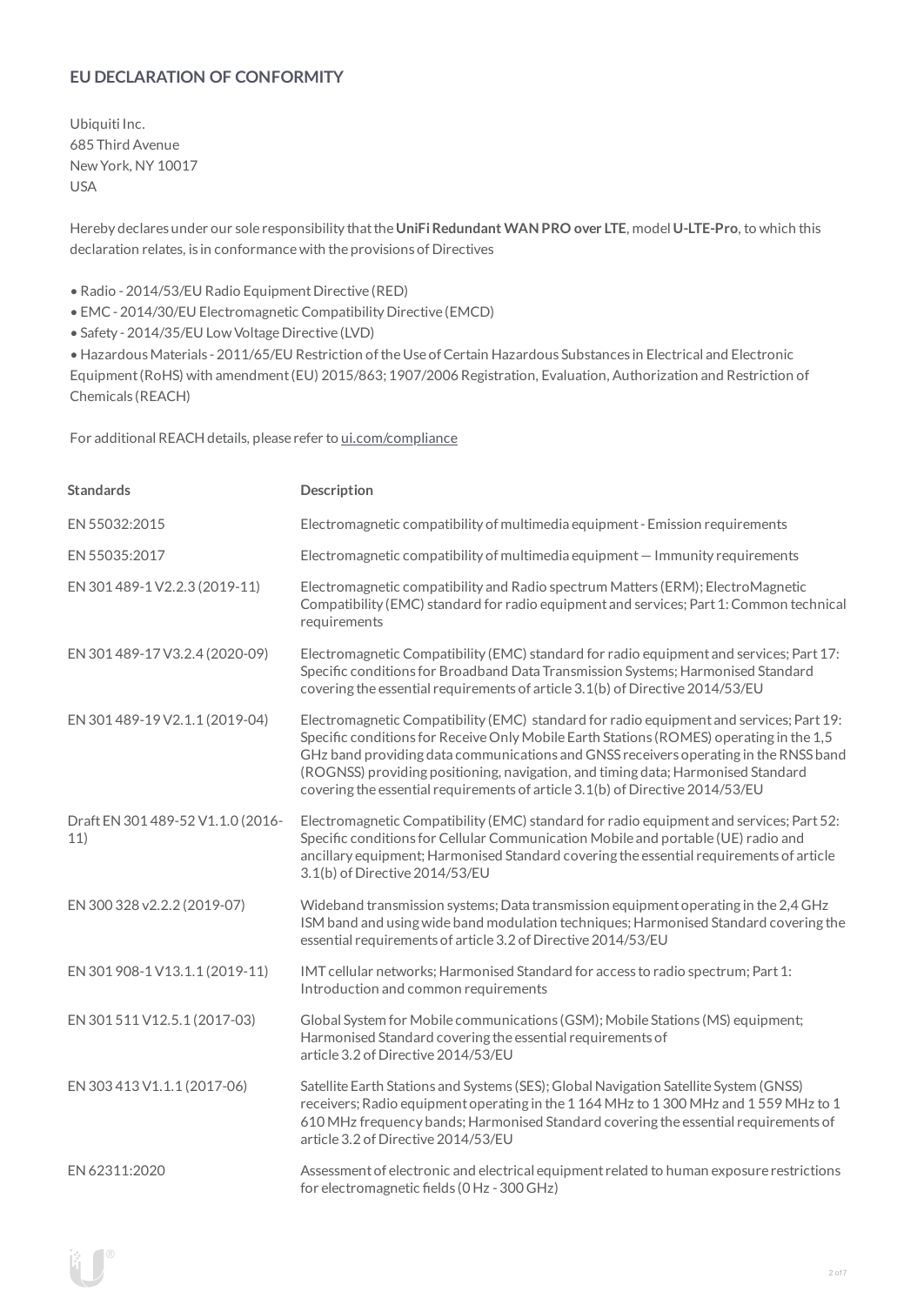CE Marking

 $\zeta\in$ 

 $m.$   $\rightarrow$  $\mathcal{P}$ 

Mark Feil Compliance Manager

NewYork May 17, 2021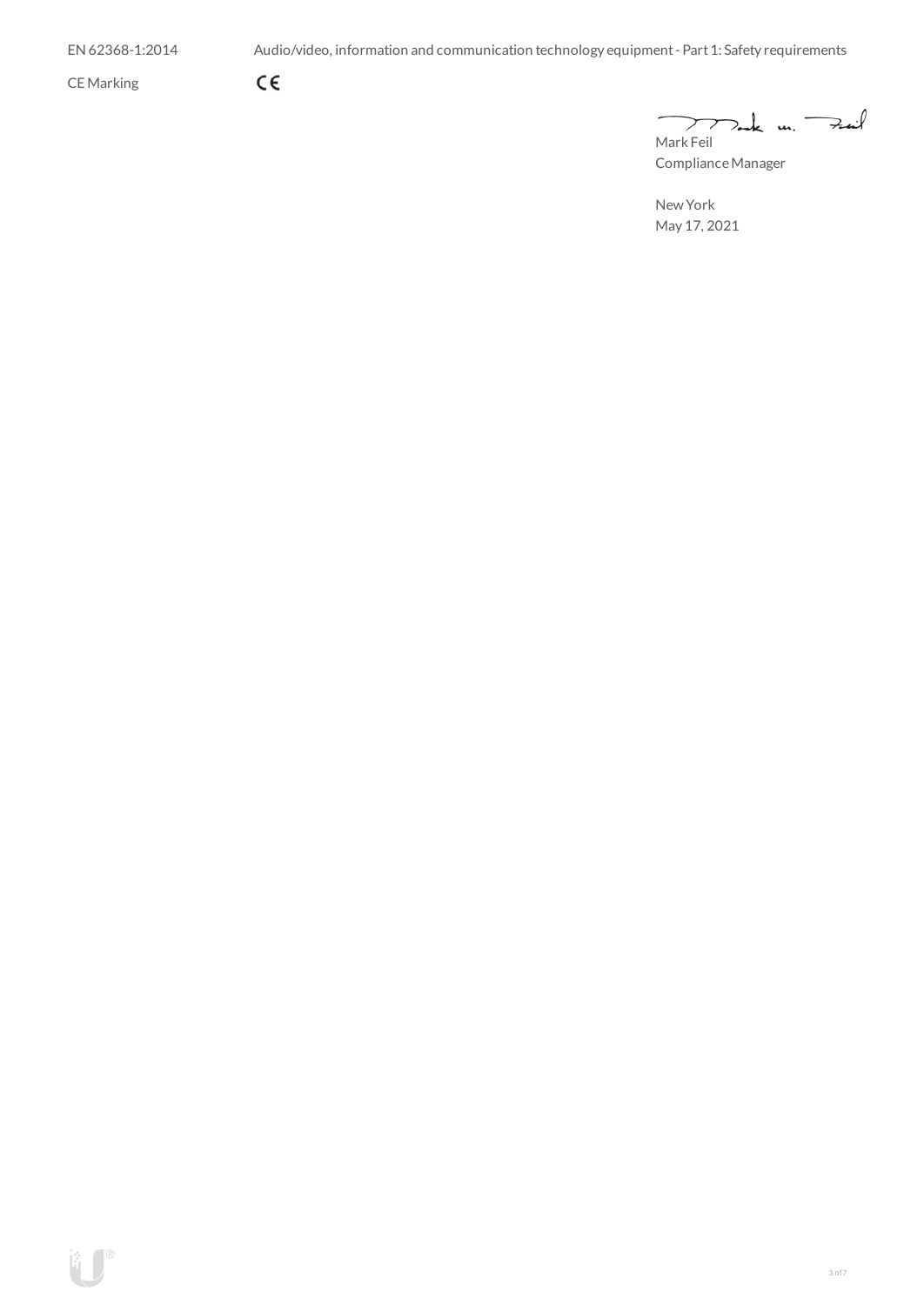# **U-LTE-Pro**

## **български** [Bulgarian]

С настоящото Ubiquiti декларира, че това устройство U-LTE-Pro е в съответствие със съществените изисквания и други приложими разпоредби на Директиви 2014/53/EC, 2014/30/ЕС, 2014/35/ЕС.

## **Hrvatski** [Croatian]

Ubiquiti ovim putem izjavljuje da je ovaj uređaj U-LTE-Pro sukladan osnovnim zahtjevima i ostalim bitnim odredbama Direktiva 2014/53/EU, 2014/30/EU, 2014/35/EU.

## **Čeština** [Czech]

Ubiquititímto prohlašuje, že toto U-LTE-Pro zařízení, je ve shodě se základními požadavky a dalšími příslušnými ustanoveními směrnic 2014/53/EU, 2014/30/EU, 2014/35/EU.

#### **Dansk** [Danish]

Hermed, Ubiquiti, erklærer at denne U-LTE-Pro enhed, er i overensstemmelse med de væsentlige krav og øvrige relevante krav i direktiver 2014/53/EU, 2014/30/EU, 2014/35/EU.

#### **Nederlands** [Dutch]

Hierbij verklaartUbiquiti, datdezeU-LTE-Pro apparaat, in overeenstemming is metde essentiële eisen en de andere relevante bepalingen van richtlijnen 2014/53/EU, 2014/30/EU, 2014/35/EU.

#### **English**

Hereby, Ubiquiti, declares thatthis U-LTE-Pro device, is in compliancewith the essential requirements and other relevant provisions of Directives 2014/53/EU, 2014/30/EU, 2014/35/EU.

#### **Eesti keel** [Estonian]

Käesolevaga Ubiquiti kinnitab, et antud U-LTE-Pro seade, on vastavus olulistele nõuetele ja teistele asjakohastele sätetele direktiivide2014/53/EL, 2014/30/EL, 2014/35/EL.

#### **Suomi** [Finnish]

Täten Ubiquiti vakuuttaa, että tämä U-LTE-Pro laite, on yhdenmukainen olennaisten vaatimusten ja muiden sitä koskevien direktiivien 2014/53/EU, 2014/30/EU, 2014/35/EU.

## **Français** [French]

Par la présente Ubiquiti déclare que l'appareil U-LTE-Pro, est conforme aux exigences essentielles et aux autres dispositions pertinentes des directives 2014/53/UE, 2014/30/UE, 2014/35/UE.

#### **Deutsch** [German]

HiermiterklärtUbiquiti, dass sich dieses U-LTE-Pro Gerät, in Übereinstimmung mitden grundlegenden Anforderungen und den anderen relevanten Vorschriften der Richtlinien 2014/53/EU, 2014/30/EU, 2014/35/EU befindet.

#### **Ελληνικά** [Greek]

Δια του παρόντος, Ubiquiti, δηλώνει ότι αυτή η συσκευή U-LTE-Pro, είναι σεσυµµόρφωση µε τις βασικές απαιτήσεις καιτις λοιπές σχετικές διατάξεις των οδηγιών 2014/53/EE, 2014/30/EE, 2014/35/EE.

#### **Magyar** [Hungarian]

Ezennel Ubiquiti kijelenti, hogy ez a U-LTE-Pro készülék megfelel az alapvető követelményeknek és más vonatkozó 2014/53/EU, 2014/30/EU, 2014/35/EU irányelvek rendelkezéseit.

#### **Íslenska** [Icelandic]

Hér, Ubiquiti, því yfir að þetta U-LTE-Pro tæki er í samræmi við grunnkröfur og önnur viðeigandi ákvæði tilskipana 2014/53/ESB, 2014/30/ESB, 2014/35/ESB.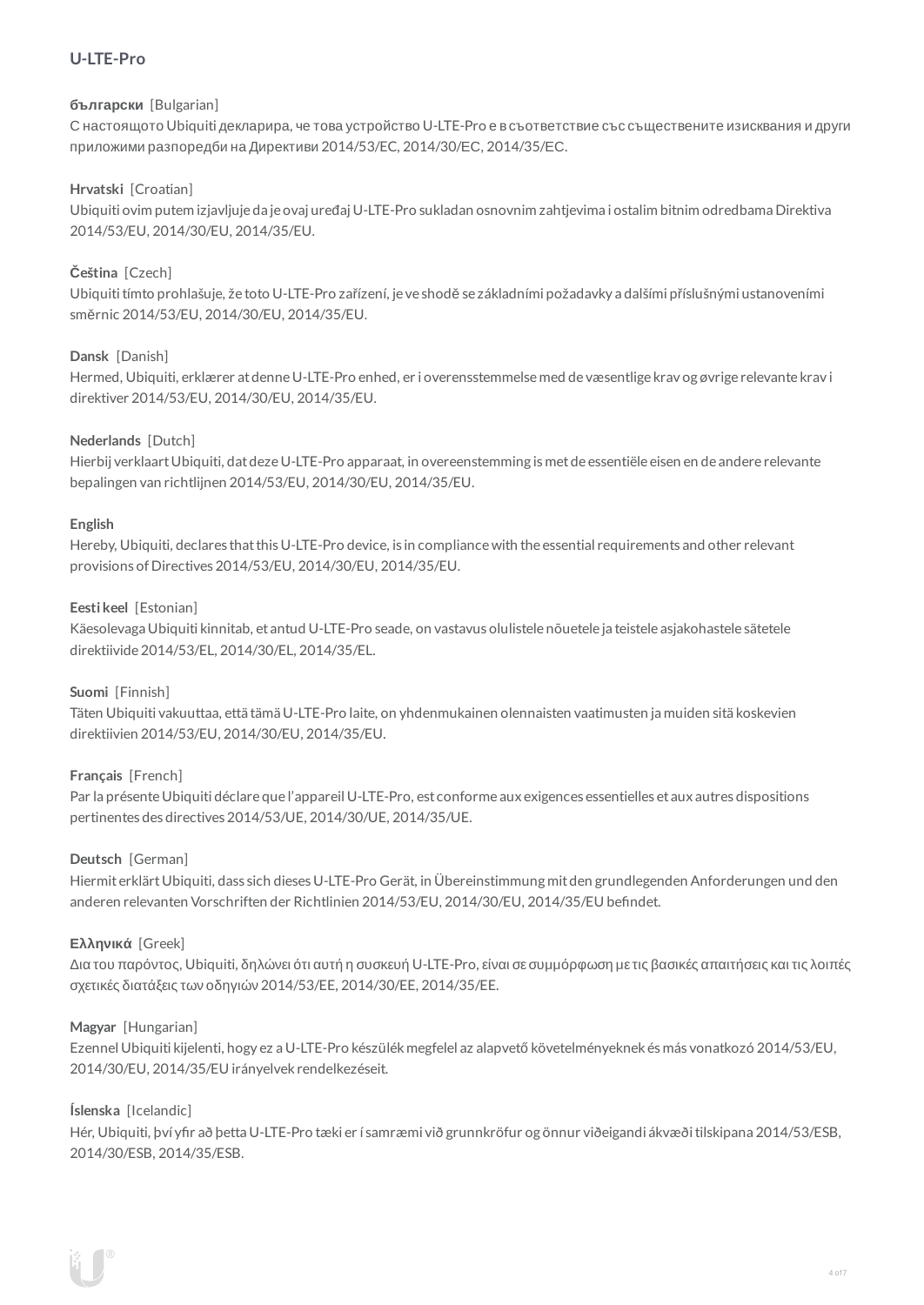## **Italiano** [Italian]

Con la presente, Ubiquiti, dichiara che questo dispositivo U-LTE-Pro, è conforme ai requisiti essenziali ed alle altre disposizioni pertinenti delle direttive2014/53/UE, 2014/30/UE, 2014/35/UE.

## **Latviešu valoda** [Latvian]

Ar šo, Ubiquiti, deklarē, ka U-LTE-Pro ierīce, ir saskaņā ar būtiskajām prasībām un citiem attiecīgiem noteikumiem Direktīvās 2014/53/ES, 2014/30/ES, 2014/35/ES.

## **Lietuviųkalba** [Lithuanian]

Ubiquiti deklaruoja, kad šis U-LTE-Pro įrenginys atitinka esminius reikalavimus ir kitas 2014/53/ES, 2014/30/ES, 2014/35/ES Direktyvų nuostatas.

## **Malti** [Maltese]

Hawnhekk, Ubiquiti, tiddikjara li dan il-mezz U-LTE-Pro huwa konformi mar-rekwiżiti essenzjali u dispożizzjonijiet rilevanti oħrajn ta 'Direttivi 2014/53/UE, 2014/30/UE, 2014/35/UE.

#### **Norsk** [Norwegian]

Herved Ubiquiti, erklærer atdenneU-LTE-Pro enheten, er i samsvar med de grunnleggende kravene og andre relevante bestemmelser i direktivene2014/53/EU, 2014/30/EU, 2014/35/EU.

#### **Polski** [Polish]

Niniejszym, Ubiquiti, oświadcza, że urządzenieU-LTE-Pro, jest zgodny z zasadniczymi wymaganiami oraz pozostałymi stosownymi postanowieniami Dyrektyw2014/53/UE, 2014/30/UE, 2014/35/UE.

#### **Português** [Portuguese]

Ubiquiti declara que este dispositivo U-LTE-Pro, está conforme com os requisitos essenciais e outras disposições das Directivas 2014/53/UE, 2014/30/UE, 2014/35/UE.

#### **Română** [Romanian]

Prin prezenta, Ubiquiti declară că acestdispozitiv U-LTE-Pro este în conformitate cu cerințele esențiale și alte prevederi relevante aleDirectivelor 2014/53/UE, 2014/30/UE, 2014/35/UE.

#### **Slovenčina** [Slovak]

Týmto Ubiquiti, prehlasuje, že toto U-LTE-Pro zariadenie, je v súlade so základnými požiadavkami a ďalšími relevantnými ustanoveniami smernice2014/53/EÚ, 2014/30/EÚ, 2014/35/EÚ.

#### **Slovenščina** [Slovenian]

Družba Ubiquiti izjavlja, da je naprava U-LTE-Pro v skladu z obveznimi zahtevami in drugimi ustreznimi določbami direktiv 2014/53/EU, 2014/30/EU in 2014/35/EU.

#### **Español** [Spanish]

Por medio de la presente Ubiquiti declara que este dispositivo U-LTE-Pro, cumple con los requisitos esenciales y cualesquiera otras disposiciones aplicables o exigibles de las Directivas 2014/53/UE, 2014/30/UE, 2014/35/UE.

#### **Svenska** [Swedish]

Härmed Ubiquiti, intygar attdenna U-LTE-Pro enhet är i överensstämmelse med de väsentliga egenskapskrav och övriga relevanta bestämmelser som framgår av direktiven 2014/53/EU, 2014/30/EU, 2014/35/EU.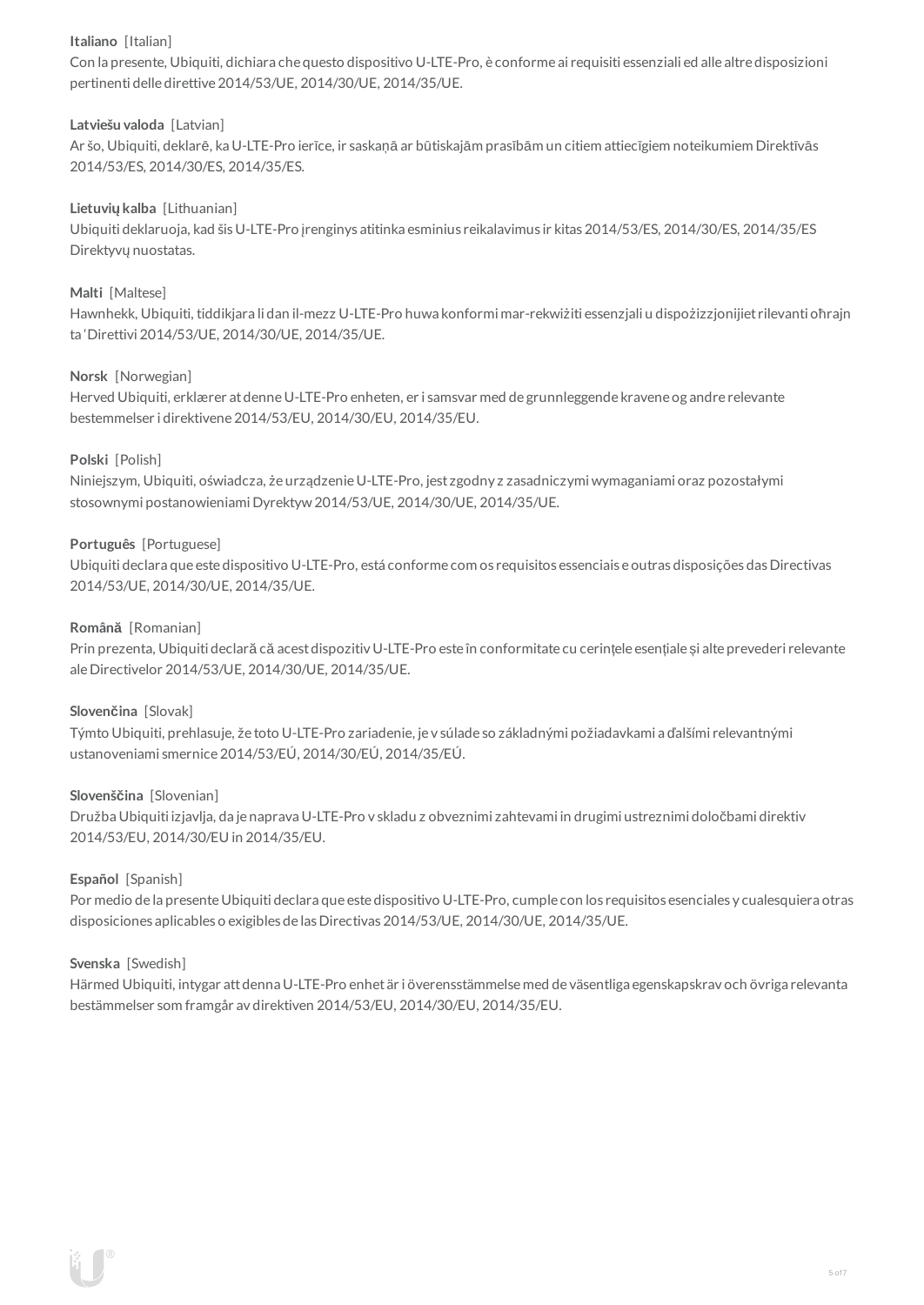## **UK DECLARATION OF CONFORMITY**

Ubiquiti Inc. 685 Third Avenue NewYork, NY 10017 USA

Hereby declares under our sole responsibility thatthe**UniFiRedundant WAN PRO over LTE**, model **U-LTE-Pro**, to which this declaration relates, is in conformance with the provisions of UK Regulations

- Radio Equipment Regulations 2017
- Electromagnetic Compatibility Regulations 2016
- Electrical Equipment(Safety) Regulations 2016

• HazardousMaterials - TheRestriction oftheUse ofCertain Hazardous Substances in Electrical and Electronic Equipment Regulations 2012; 1907/2006 Registration, Evaluation, Authorization and Restriction of Chemicals (REACH)

For additional REACH details, please refer to [ui.com/compliance](https://www.ui.com/compliance/)

| <b>Standards</b>                         | Description                                                                                                                                                                                                                                                                                                                                                                                                                                     |
|------------------------------------------|-------------------------------------------------------------------------------------------------------------------------------------------------------------------------------------------------------------------------------------------------------------------------------------------------------------------------------------------------------------------------------------------------------------------------------------------------|
| EN 55032:2015                            | Electromagnetic compatibility of multimedia equipment - Emission requirements                                                                                                                                                                                                                                                                                                                                                                   |
| EN 55035:2017                            | Electromagnetic compatibility of multimedia equipment - Immunity requirements                                                                                                                                                                                                                                                                                                                                                                   |
| EN 301 489-1 V2.2.3 (2019-11)            | Electromagnetic compatibility and Radio spectrum Matters (ERM); ElectroMagnetic<br>Compatibility (EMC) standard for radio equipment and services; Part 1: Common technical<br>requirements                                                                                                                                                                                                                                                      |
| EN 301 489-17 V3.2.4 (2020-09)           | Electromagnetic Compatibility (EMC) standard for radio equipment and services; Part 17:<br>Specific conditions for Broadband Data Transmission Systems; Harmonised Standard<br>covering the essential requirements of article 3.1(b) of Directive 2014/53/EU                                                                                                                                                                                    |
| EN 301 489-19 V2.1.1 (2019-04)           | Electromagnetic Compatibility (EMC) standard for radio equipment and services; Part 19:<br>Specific conditions for Receive Only Mobile Earth Stations (ROMES) operating in the 1,5<br>GHz band providing data communications and GNSS receivers operating in the RNSS band<br>(ROGNSS) providing positioning, navigation, and timing data; Harmonised Standard<br>covering the essential requirements of article 3.1(b) of Directive 2014/53/EU |
| Draft EN 301 489-52 V1.1.0 (2016-<br>11) | Electromagnetic Compatibility (EMC) standard for radio equipment and services; Part 52:<br>Specific conditions for Cellular Communication Mobile and portable (UE) radio and<br>ancillary equipment; Harmonised Standard covering the essential requirements of article<br>3.1(b) of Directive 2014/53/EU                                                                                                                                       |
| EN 300 328 v2.2.2 (2019-07)              | Wideband transmission systems; Data transmission equipment operating in the 2,4 GHz<br>ISM band and using wide band modulation techniques; Harmonised Standard covering the<br>essential requirements of article 3.2 of Directive 2014/53/EU                                                                                                                                                                                                    |
| EN 301 908-1 V13.1.1 (2019-11)           | IMT cellular networks; Harmonised Standard for access to radio spectrum; Part 1:<br>Introduction and common requirements                                                                                                                                                                                                                                                                                                                        |
| EN 301 511 V12.5.1 (2017-03)             | Global System for Mobile communications (GSM); Mobile Stations (MS) equipment;<br>Harmonised Standard covering the essential requirements of<br>article 3.2 of Directive 2014/53/EU                                                                                                                                                                                                                                                             |
| EN 303 413 V1.1.1 (2017-06)              | Satellite Earth Stations and Systems (SES); Global Navigation Satellite System (GNSS)<br>receivers; Radio equipment operating in the 1 164 MHz to 1 300 MHz and 1 559 MHz to 1<br>610 MHz frequency bands; Harmonised Standard covering the essential requirements of<br>article 3.2 of Directive 2014/53/EU                                                                                                                                    |
| EN 62311:2020                            | Assessment of electronic and electrical equipment related to human exposure restrictions<br>for electromagnetic fields (0 Hz - 300 GHz)                                                                                                                                                                                                                                                                                                         |